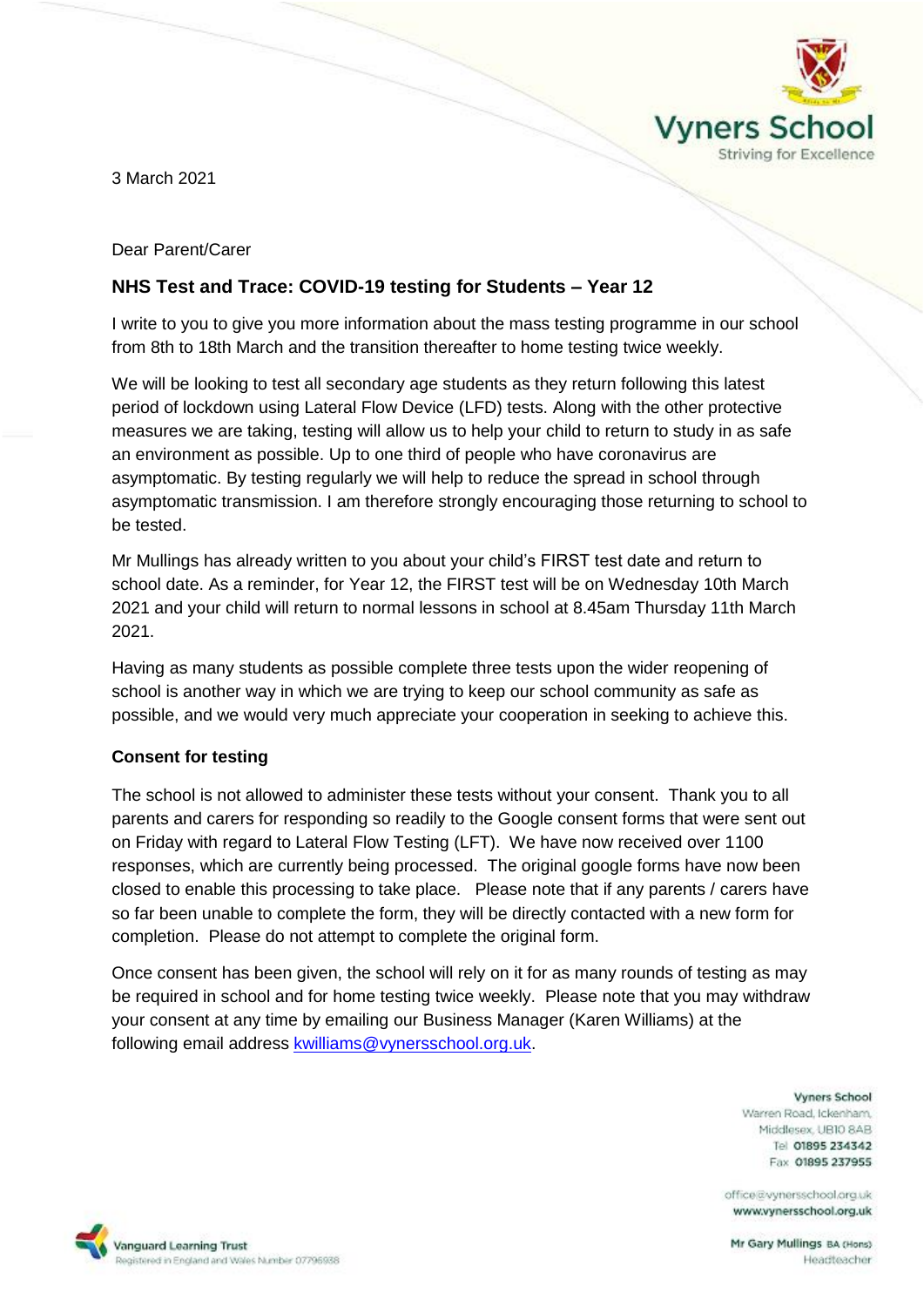## **Plan for mass testing**

We will be looking to test all students as they return to school three times in the Sports Hall between Monday 8th and Thursday 18th March. The schedule for mass testing Year 12 is as follows:

| Wednesday 10th March  | 12:00 - 12C<br>12:20 - 12F<br>12:40 - 12G<br>13:00 - 12H<br>13:20 - 12M<br>13:40 - 12W   |
|-----------------------|------------------------------------------------------------------------------------------|
| Monday 15th March *   | 12:00 - 12C<br>12:25 - 12F<br>12:40 - 12G<br>12:55 - 12H<br>$13:10 - 12M$<br>13:50 - 12W |
| Thursday 18th March * | 12:00 - 12C<br>12:25 - 12F<br>12:40 - 12G<br>12:55 - 12H<br>$13:10 - 12M$<br>13:50 - 12W |

\* Children will be tested as part of their regular school day these days

You will notice that your child will come for their three tests with their tutor group. To assist with the smooth running of mass testing, please could you ask your child to write their three test times in a memorable place.

## **Testing using lateral flow device (LFD) tests**

LFD tests have been widely and successfully used to detect COVID-19 in asymptomatic individuals. No test is perfect, but the speed and convenience of LFD tests supports detection of the virus in asymptomatic individuals who would not otherwise be tested. They are clinically approved and are crucial in the fight against the virus. As the tests are more sensitive with higher viral loads, there is a risk of returning a negative result when viral loads are low (for example, in the early stages of infection). This is why Public Health England recommends two LFD tests 3 to 5 days apart (or 3 to 4 days for home testing), to enhance detection by picking up any cases which were not detected during the first test and to catch any new infections.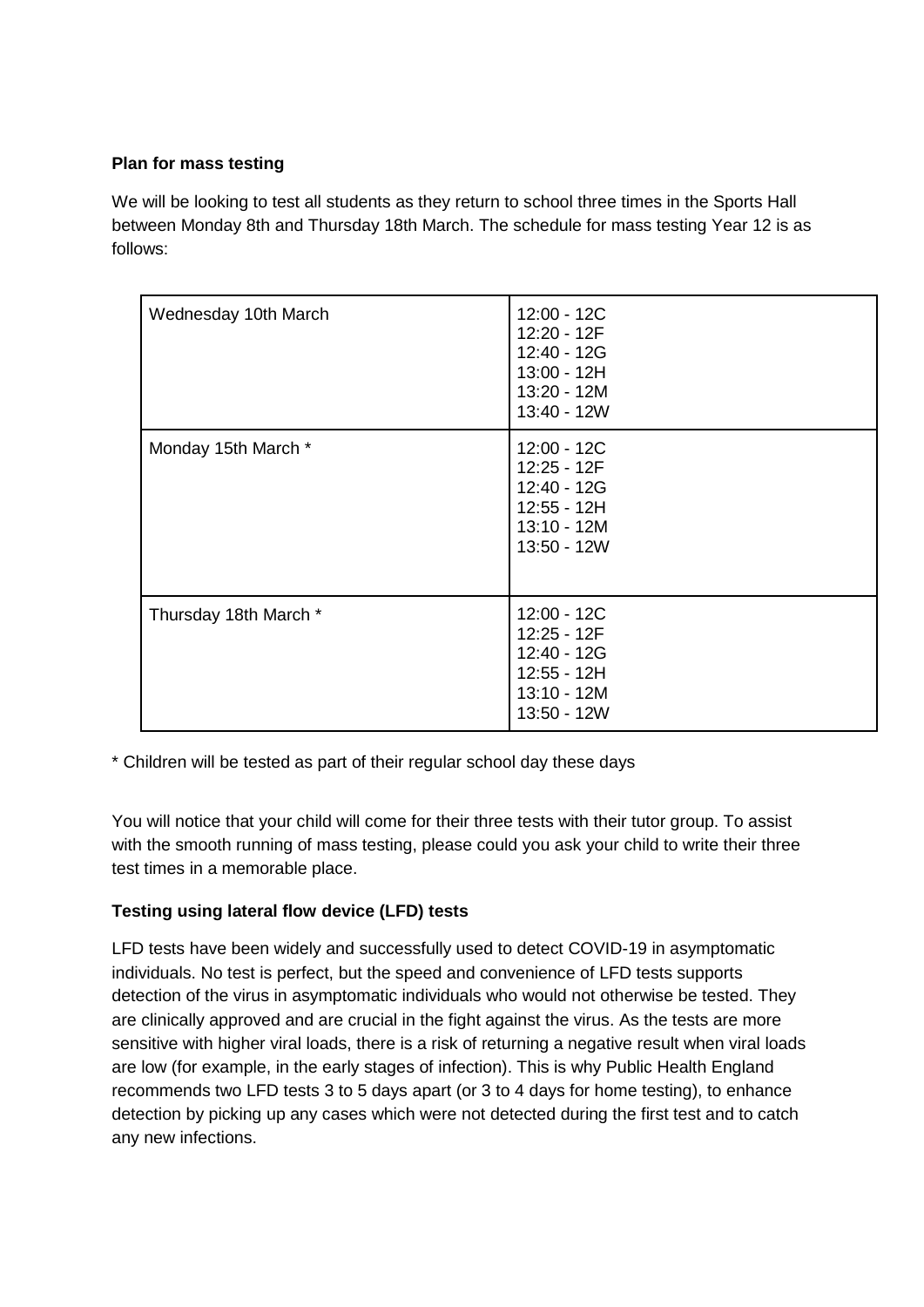If you test positive using an LFD, it is likely that you are infectious at that moment, whereas people testing positive on a polymerase chain reaction (PCR) or lab-processed test could be in the less infectious early or late stages of disease. This means that by using the lateral flow test we can identify people with a high viral load who are the most likely to spread the virus further.

**Please note, a negative result on a Lateral Flow Device does not mean that your child does not have Covid-19, it merely indicates that at the time you took the test, no viral load was detected. Therefore, behaviours must not change as a result of Lateral Flow Testing. Even if your child receives three negative test results upon return to school, your child must still behave as if they have the virus. Testing is only one component of reducing risk of transmission in our school community. Other measures of hand washing/sanitising, wearing of face masks and social distancing (where possible) must still be adhered to.**

#### **How the tests work**

Those taking their first three tests in school will be supervised by trained staff and volunteers. The lateral flow tests are quick and easy to undertake, using a swab of the nose and throat. Mr Cahill has created these [Slides](https://docs.google.com/presentation/d/1gz1t-rqJkTcXn6FmRusH9uKAaRId2x0yOQJAcbk5ymU/edit?usp=sharing) and a Loom video (see link on Slide 1) to guide your child through the testing process. It is vital that your child reads the Slides and watches the Loom video before attending their first test.

Results (which take around half an hour from testing) can be obtained by completing the registration process. The student will also receive a text notification of a positive or negative result from the online NHS system. The school will only inform the student of a positive or invalid test result. The school will not be informing students of negative results.

## **Registering test results**

It is very important that you register your child's test to enable NHS Test and Trace to monitor the spread and prevalence of the virus in our communities.

You register tests at this link: [https://test-for-coronavirus.service.gov.uk/register-kit/register](https://test-for-coronavirus.service.gov.uk/register-kit/register-rapid-test)[rapid-test](https://test-for-coronavirus.service.gov.uk/register-kit/register-rapid-test)

Your child will receive a **registration card and unique barcode** each time they have a test. They will need this to hand when they register their test. Registration can be done any time **up to 24 hours after a test** and takes between 5-10 minutes; we would encourage you to supervise your child when they do this for the first time. Please note that children over the age of 13 can set up an account for repeat tests to save them having to re-enter all their details; this means all they will need is to log in, submit their unique barcode and answer some simple questions. For children aged 12 years and under, they will need to complete the registration process in full for each lateral flow test. Your child has been given a Loom [video](https://www.loom.com/share/aea42cd2f9124e51b03fe8972f9a3583) and [Google Slides](https://docs.google.com/presentation/d/11chsOQ94u8ECZV-K7yZ9nf1DvangLK9Y0KLWEpb9z-A/edit?usp=sharing) walking them through the registration process (click on the hyperlinks to view them yourself).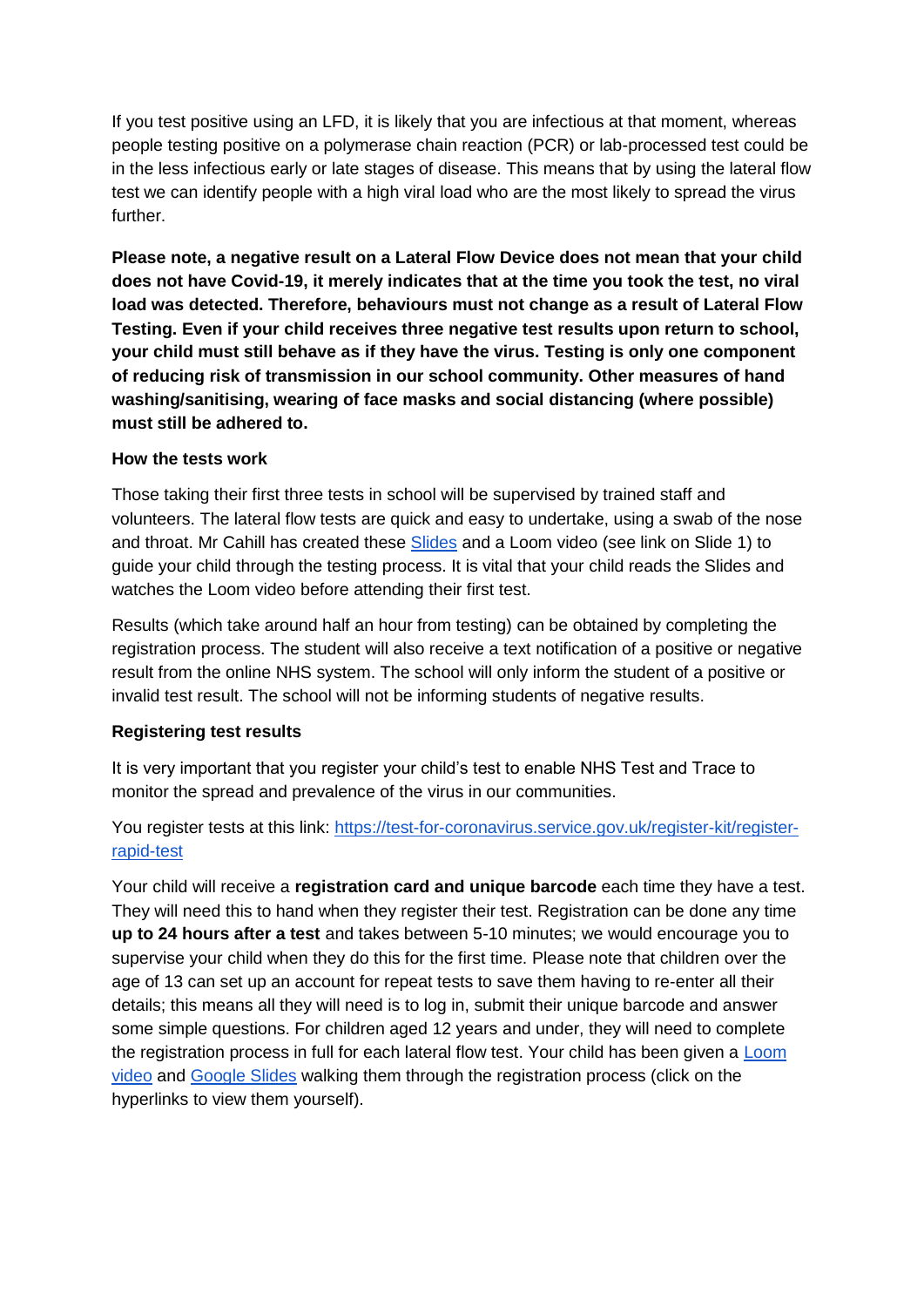#### **Transition to home testing kits**

Those taking the three initial tests in school will have home test kits given to them when they come for their third test in the Sports Hall (on Thursday 18th March). Students will have to sign the 'Test Kit Log' to acknowledge receipt. Students will need to sign for their home test kit and record the 'LOT' number on the box of their test kit against their name. There will be two registration assistants on hand in the Sports Hall to take these details down and to hand out the kits. Once your child has collected their home test kit, you will be consenting to your child conducting these tests, registering their results and informing the school of any positive or repeat invalid results.

Students should complete their fourth test at home by the end of w/c 15th March. Thereafter, students should aim to test themselves in the morning before coming to school twice a week 3-4 days apart; for example on a Monday and a Thursday morning.

The LFDs supplied do not require laboratory processing and can provide a quick result in around 30 minutes. Comprehensive guidance on self-testing is contained in the 'Instructions for Use' leaflet, which comes with the test kit. There is also a useful video to show you how to administer the test [here.](https://www.youtube.com/playlist?list=PLvaBZskxS7tzQYlVg7lwH5uxAD9UrSzGJ)

Your child will need to report their result to NHS Test and Trace as soon as the test is completed either online [here](https://www.gov.uk/report-covid19-result) or by telephone as per the instructions in the home test kit. Tests are free of charge and will be provided by the school. It is important that tests assigned to you are not used by anyone else.

From Monday, 22 March onwards, we will continue to run a small testing site at school in the old SEN office so that students who are unable physically to test themselves at home will be able to be tested regularly. This small test site will be open on Mondays and Thursdays only from 7:45-8:45am.

## **What if my child tests positive?**

If a student tests positive on a lateral flow device **in the test site at school**, they will need to self-isolate for 10 days and follow the guidance from NHS Test and Trace. There is **no requirement** to book a PCR confirmatory test.

If your child tests positive on a lateral flow device **at home with a self testing kit**, please inform us straight away by emailing Mrs Foster [\(afoster@vynersschool.org.uk\)](mailto:afoster@vynersschool.org.uk) and Mrs Bashford-Hynes [\(ehynes@vynersschool.org.uk\)](mailto:ehynes@vynersschool.org.uk). They will need to self-isolate for 10 days and follow the guidance from NHS Test and Trace. They **will also need to book** a PCR confirmatory test. If that PCR test is negative, self-isolation will stop and your child will be allowed back to school immediately along with all their close contacts.

The reason for this difference is that the test site at school is a clinical environment in which students are supervised by trained staff. This is not the case while self-testing at home.